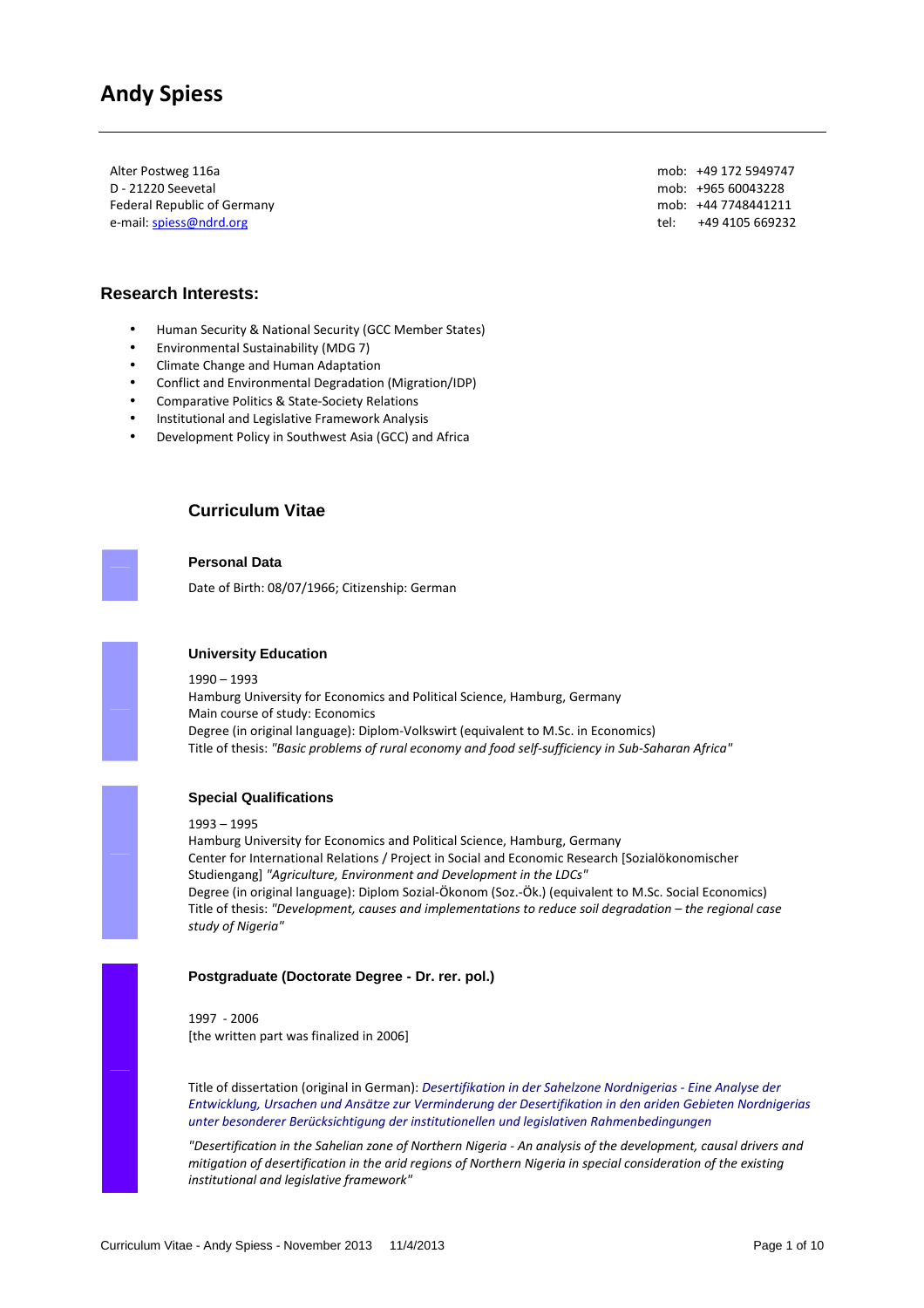

# **Significant Projects during the Course**

- *"The development of the Nigerian land use systems and their implications on selected sectors of the rural economy"* (April 1994)
- *"The development of the Nigerian livestock sector with special consideration of the political interventions and environmental implications"* (November 1994)

# **Collaboration in Nigerian Projects**

- *"Qualitative Assessment of Adansonia digitata L. (Baobab) in Zamfara Reserve"*  Supervisor: Dr. M. A. Shinkafi, Department of Forestry & Wildlife (Faculty of Agriculture), Usmanu Danfodiyo University, Sokoto, Nigeria (1997)
- *"Small ruminants, grazing and stocking density among peasant farmers in arid areas of Borno and Yobe states: An environmentally sustainable approach"*  Supervisor: Dr. H. D. Kwari, Department of Veterinary Anatomy (Faculty of Veterinary Medicine), University of Maiduguri, Maiduguri, Nigeria (1998)
- *"An Empirical Analysis of the Social Economy of the Kanuri Farming System"*  Supervisor: Dr. Mohammad Abdullahi, Department of Geography, University of Maiduguri, Nigeria (2002)

### **Professional Experience (Consultancy Activity)**

# 2000 /2001 (November – March / 5 month)

# **Hospitanz GTZ**

Projet Microréalisation (PMR) – Appui à l'autopromotion des organisations paysannes du Mayo Kebbi/ Chad Job Specification: Introduction to methods and instruments in GTZ project management (Participation, PCM, PFK, ZOPP, PPÜ, etc.) In addition to fieldwork participation, reviewing of project documents, especially those concerned with Participatory Impact Monitoring (PIM) and the participatory approach as an integral part of the company's Quality Management System. Final objective was the development and implementation of an integrated databank M&E system for the project.

#### 2001 (April – May / 2 month)

#### **GFA terra systems**

Short-term mission - Projet Microréalisation (PMR), Chad

Job Specification: Replenishment of the socio-economical database as well as the preparation of a final report showing possibilities and limitations in regards to the utilization of digital technology in this project environment.

#### 2001/2002 (10 month)

**Federal Government of Nigeria -** ISP (Integrated Systems Project) - Project Management (Phase 1)

Project Description: The ISP is an initiative of the Nigerian Federal Government to replace all obsolete administrative systems in higher education with modern software. The ultimate goal of this project, which is by way of trial implemented at the Ahmadu Bello University and Nuhu Bamalli Polytechnic is to provide more efficient operations, improved customer service and better ability to adapt to growth and changes in support of the three core missions of the these institutions - instruction, research, and public service. The initiative is estimated to last approximately three years and is divided into three phases.

Job Specification: Planning, coordination and evaluation of all project activities, especially project management; administration and planning of financial issues; consultancy and negotiations with relevant partner organizations, outlining of technical content, supervision and implementation of workshops for project personnel and other relevant target groups; preparation of reports and technical manuals; programming of a website for the polytechnic.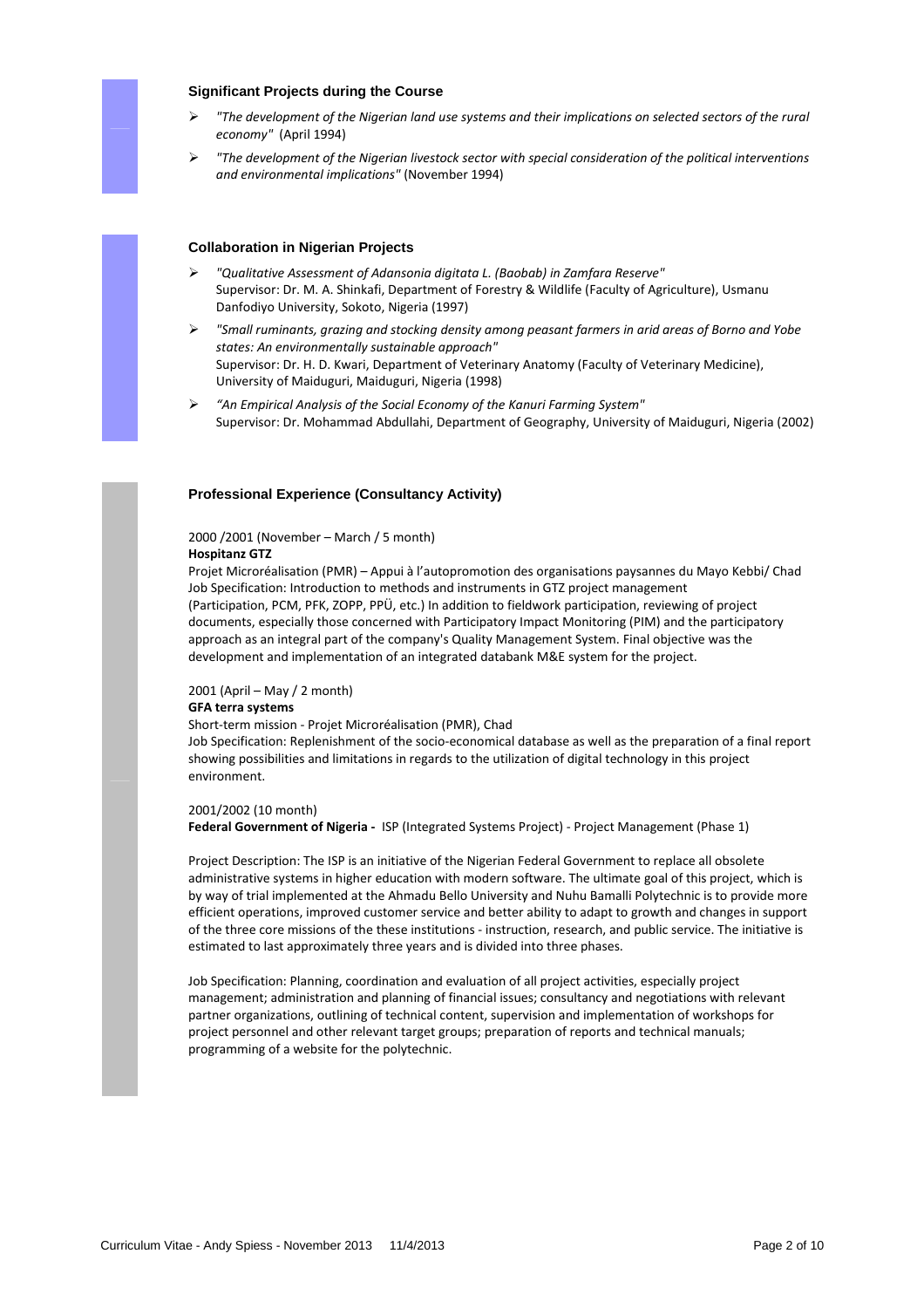#### November / December 2002

**GTZ (German Technical Cooperation) - EoPSD (Employment-oriented Private Sector Development)**  Abuja / Nigeria, Technical Expert

Program Description: The main objective of the program is that SMME in chosen regions can take advantage of improved framework conditions and business environment to increase their development potential and income generating capacity. The level of professional and economic competence has been raised through further training and education, particularly for women. In cooperation with all the relevant stakeholders within chosen federal states as well as with the various lobby and interest promotion institutions focus will be on the improvement of economic conditions to facilitate the development of SMME entrepreneurship in these regions. In addition it is intended to contribute to improvement in the framework conditions and the enabling environment by cooperating and interacting with institutions at the federal level.

Job Specification: Realization of a feasibility study for the program, which among others must included the following elements: Conceptual design, integration with VAMPIRES (Virtual Applications for Managing Program Implementation Resources and Evaluation System), staffing and consulting work loads, budget items, target groups, achievement tracking, hardware and software requirements, reporting procedures, forms, etc.. Recommendation of procedures for improving the efficiency in the delivery of services by the program for its specific target groups. Introduction of the concept at the stakeholder workshop in Eschborn, Germany.

#### **Current Activities**

#### Since 2005

# **Founder President and (Acting) General Secretary of the Gulf Cooperation Council (GCC) Network for Drylands Research and Development (NDRD)**

Program Description: This regional scholarly association should serve as an attempt to re-establish the urgently needed post 9/11 cross-cultural dialogue and contribute to the advancement of environmental research as well as long term sustainable development in the Gulf Cooperation Council (GCC) member states (Bahrain, Kuwait, Oman, Qatar, Saudi Arabia, and United Arab Emirates). The concept is based on a multidisciplinary approach, since especially sustainable development is a political, ethical, social issue as much as it is a technical concern. In this respect a special emphasis needs to be put on the 'soft' sciences concerning norms, cultural values, political processes, and institutions. The evolution of a multifaceted and interdisciplinary assessment of environmental issues within the wider development context in this semi-arid and arid region (often referred to as drylands) will therefore present the information and understanding needed to enhance development pathways that provide alternatives to economically costly and socially detrimental degradation. Finally, the core objective is to establish a science-policy interface to increase response capacity and mitigate environmental change in the GCC.

#### Since 2006

#### **Organization and Chair of the International Symposium on Drylands Ecology and Human Security (ISDEHS)**

The first conference entitled "*Regional Perspectives, Policy Responses and Sustainable Development in the Arab Region - Challenges and Opportunities*" was held December, 4-7, 2006, in Dubai (UAE). It was the first of a series of symposia intended to create an ongoing dialogue between researchers and policy makers from the Arab world with the global scientific community as well as to reposition the ongoing environmental debate within the context of human security. In accordance with NDRD principle objectives this event will also focus on finding the interface between research and the reality of development practice. Therefore we especially emphasize that research should be applicable in view of those social groups within whose domain the impacts of the implementation measures are intended to take place. In this respect, we are currently organizing a session entitled "*Tourism Development in the GCC States: Reconciling Economic Growth, Conservation and Sustainable Development*" with a special emphasis on the preservation of natural as well as cultural heritage as part of the human security discourse at the Exeter Gulf Studies Conference 2012.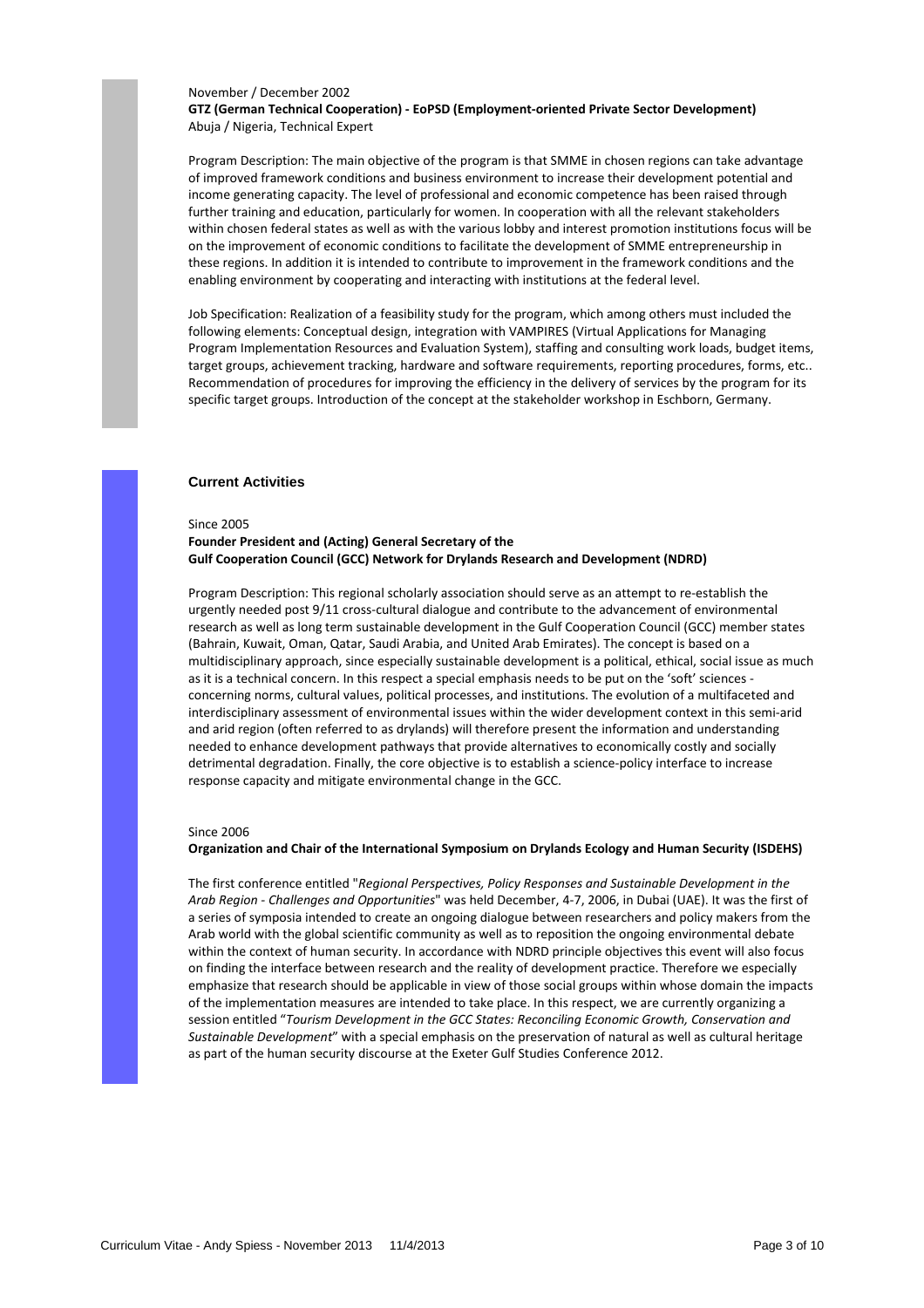### Since 2007 **Ongoing Research in Pursuit of a Cumulative Habilitation**

My research in pursuit of a cumulative habilitation concentrates on the future implications of a shifting security paradigm in the Gulf Cooperation Council (GCC) member states (Bahrain, Kuwait, Oman, Qatar, Saudi Arabia, and United Arab Emirates). This multidisciplinary approach is based on the hypothesis that traditional Gulf security formulations will be insufficient to cope with those intense, extensive, prolonged, and comprehensive threats to which lives and freedom are vulnerable in this region. Hence it suggests moving away from the obsolete tendency to think of security only in military terms and recognizes that the wellbeing of GCC nationals themselves is also threatened by environmental degradation, climate change, demographic imbalances, systematic oppression, inequity, unemployment, food & energy insecurity, public health concerns, and poverty. It concludes that real progress in human development will only be possible in these economies, if these sources of insecurity are addressed in a holistic manner and that the future will be framed by the need to find a novel sustainable equilibrium between traditional security and human security approaches. Finally by acknowledging that the latter concept must be dynamic, the analysis views human security as a precondition for the achievement as well as the safeguarding of national security.

#### The assessment has been structured into three components:

(1) The first consists of a number of publications primarily concerned with the climate-security nexus in the Gulf. This interdisciplinary approach is based on the assumption that declining ecosystem services will act as a driver of social destabilization and threat to human security in the political environment of these rentier economies. Influenced by Amartya Sen's concept of "capabilities", one major concern was with the local "ability of adaptation" and how will it be sustained in investments or institutions. Could governance mechanisms be improved to enable these monarchies to deal with these long-term challenges? Especially how could the question of legitimacy, accountability, viability, fairness and transparency in these processes be approached in this authoritarian political environment?

(2) The second part of the research is concerned with economic structures and the deeper systemic problems which undermine long-term solutions. While the severe threat of environmental degradation and climate change is by and large still mostly ignored, the so called 'demographic imbalance' is currently regarded as the most proliferating concern. Above all escalating population growth rates, social change, foreign labor, unemployment and underemployment are considered major threats to long-term stability and security in the GCC member states. One of the greatest internal challenges, the Arab Gulf economies face today is the "youth bulge", which affects primarily, but not exclusively, the demographics of these countries. This transition, pushing an ever increasing number of graduates into the local economies, reflects itself in the inability of the Gulf authorities to secure jobs for the new graduates out of the government sector. The issue has proven almost impervious to substantial improvement, while intended policies to "nationalize" various sectors of the workforce should be considered, at best, incomplete successes and at worst absolute failures. As a result, the dependence and existence of large numbers of foreign nationals in most of the GCC states is not only a serious stress factor for the already volatile ecosystems with limited access to natural and strategic resources such as water and food, but in itself present a traditional security risk reinforced by alienation, resentment and occasionally even xenophobia. Rising wealth disparities, inflation and declining individual living standards will certainly enhance the simmering discontent and will eventually release a potential challenge to the question of legitimacy. The widening gap in the demographic composition in some of the Gulf countries shows that governments are either unable or unwilling to confront profound social challenges and place their people at the center of development. In pessimistic scenarios, rulers will miscalculate the tradeoffs, will fail to prepare their exploding populations in accordance with the capability approach to participate productively in the global economy and will become even more repressive to maintain their power. (Please note that while this was written years ago, the latest uprisings in Bahrain and Oman certainly underscore this statement) The major outcome is a forthcoming monograph entitled "*Marginalizing the Self:*  Social Cohesion, Human Agency and Development in the United Arab Emirates", which represents a case study of how such a demographic imbalance serves as a political tool to repress an entire society into a minority.

(3) The third part deconstructs the underlying power dynamics of tourism promotion, which is often considered an integral element of their economic diversification strategies. Nevertheless tourism as a catalyst for economic development can be a controversial device and its unsustainable rapid development has had detrimental environmental, sociocultural and security impacts, particularly because this industry is dependent on and a major user of natural resources and habitually collides with the values, skills, and aspirations of GCC nationals. It should hence conceivably best be seen as a 'threat multiplier' that intensifies existing problems and vulnerabilities in the region. The second monograph will analyze tourism development in Saudi Arabia from a human security perspective and thus present another practical case study in development policy.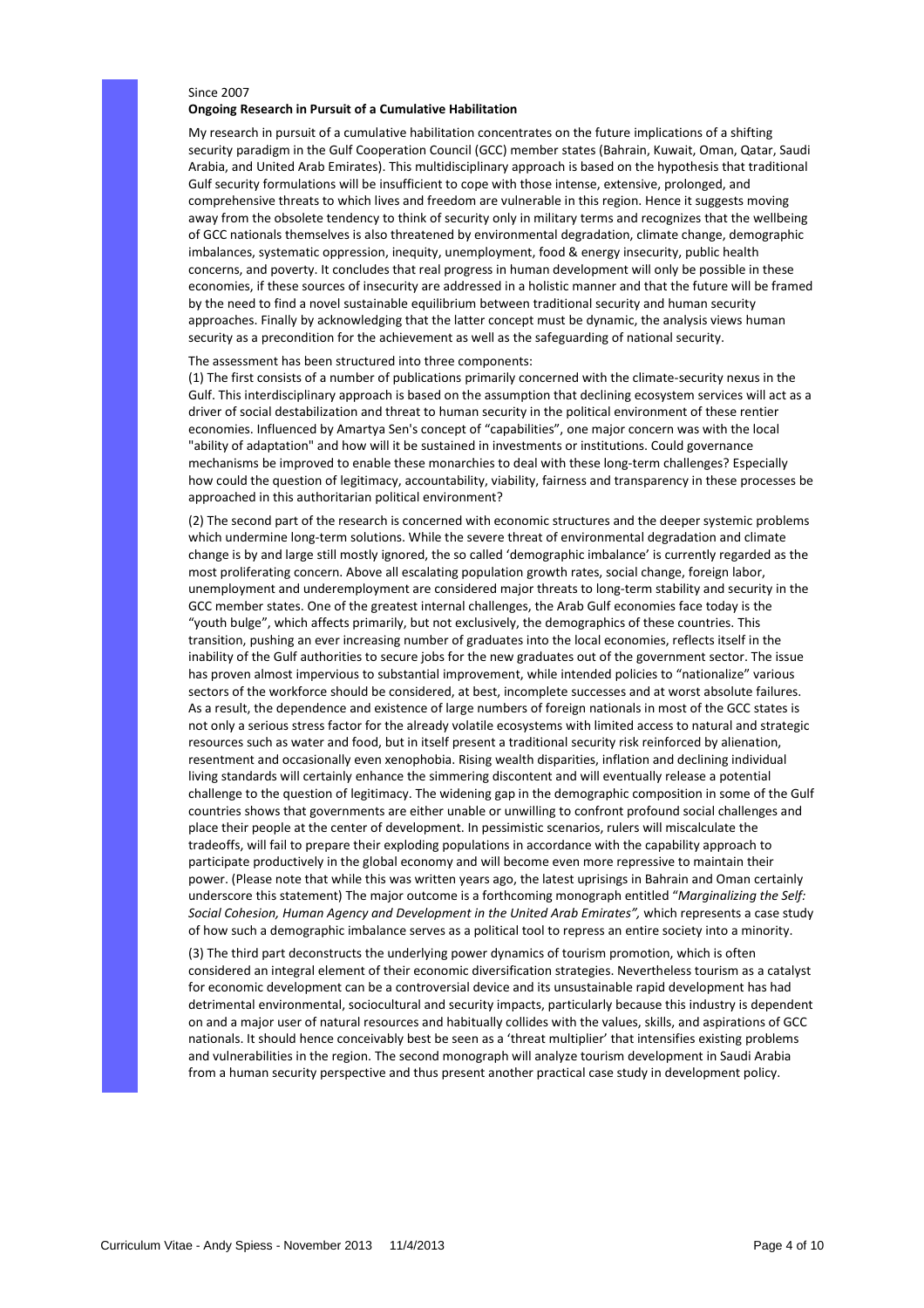# **Publications**

# **Articles**

- Spiess, A., Mohammad, M.: *Sustainable Rural Development as a Function of Physical Environment in the Republic of Niger*, in: ECPER Journal for Political and Economic Studies, Vol. 3, No. 22, 1997, p.113 – 129.
- Spiess, A.: *Agroforestry for Sustainable Agricultural Production and Environmental Enhancement An Overview*, in: Federal Ministry of Agriculture and Natural Resources (eds.): Agroforestry for Sustainable Agricultural Production and Environmental Improvement, March 1995, p. 228 - 244. [Proceedings of the Training Workshop on Agroforestry and Land Management, organized by Federal Agricultural Coordinating Unit (FACU) and in collaboration with Afforestation Programme Coordinating Unit (APCU), National Agricultural Extension and Research Liaison Services (NAERLS), Kano, March 20-25, 1998]
- Spiess, A.: *The Role of Environmental Degradation in Population Displacement and Conflict in the Drylands of Sub-Saharan Africa (SSA) with Special Reference to Northern Nigeria"*, in: Revista Sociedade & Natureza - Special Issue -"Caminhos de Geografia", May 2005.
- Spiess, A., Al-Darwish, Fareed H.: *The Role of Overgrazing as an Anthropogenic Cause of Desertification in the GCC Countries: a Comparative Study of the Situation in the United Arab Emirates and Saudi Arabia, 2005* [Proceedings of the International Conference on Human Impacts on Soil Quality Attributes In Arid and Semi – Arid Regions, Isfahan University of Technology, Iran]
- Spiess, A.: *Developing adaptive capacity for responding to environmental change in the Arab Gulf States: Uncertainties to linking ecosystem conservation, sustainable development and society in authoritarian rentier economies*, in: Global and Planetary Change 64 (2008) pp. 244–252.
- Spiess, A.: *"Prioritizing Climate Change Adaptation Needs for Food Security: Constraints to New Initiatives for the Arabian Peninsula". Conference Policy Paper presented at "Climate Adaptation in the Middle East and North Africa: Challenges and Opportunities", May 3-4, 2010, Harvard Kennedy School of Governance, USA (Available Online)*
- Spiess, A.: *Demographic Transitions and Imbalances in the GCC: Security Risks, Constraints and Policy Challenges*. Conference Policy Paper presented at the 2010 Exeter Gulf Studies Conference: The 21st-Century Gulf: The Challenge of Identity, 30 June – 3 July 2010. Available Online and updated publication forthcoming in Security Dialogue (PRIO))
- Spiess, A.: *Environmental Degradation, Climate Uncertainties and Human Vulnerabilities Realm of Possible Actions toward a Shifting Security Paradigm in the Arab Gulf Monarchies, in: Scheffran, J., Brzoska, M., Brauch, H.G., Link, P. M., Schilling, J.: Climate Change, Human Security and Violent Conflict - Challenges to Societal Stability. Hexagon Series on Human and Environmental Security and Peace. Berlin: Springer, 2012, p. 387 – p. 408.*
- *Spiess, A.: Food Security in the GCC, in: Ramady, Mohamed A. (ed.): The GCC Economies: Stepping Up To Future Challenges, Springer, 2012 (forthcoming April) http://www.springer.com/economics/policy/book/978-1-4614-1610-4*
- *Spiess, A.: Tourism Development and Heritage Preservation in the Gulf Economies (currently under review* with *World Development* – Elsevier).
- Spiess, A.: *Urban Vulnerability and Good Governance: The Challenge of Climate Change Mitigation through Urban Planning and Development in Saudi Arabia* (currently under review with Mitigation and Adaptation Strategies for Global Change – Springer)
- *Spiess, A.: Environmental Threats and Vulnerability in the Gulf: Adapting the Regional Security Discourse to Climate Uncertainties?* (currently under review with Security Dialogue – PRIO)

### **Monographs for Cumulative Habilitation**

- *Spiess, A.: "Tourism Development and Human Security in Saudi Arabia: Policy Challenges and Opportunities" (working title – Routledge- forthcoming 2014)*
- *Spiess, A.: "Marginalizing the Self: Social Cohesion, Human Agency and Development in the United Arab Emirates" (IB Tauris - forthcoming 2014)*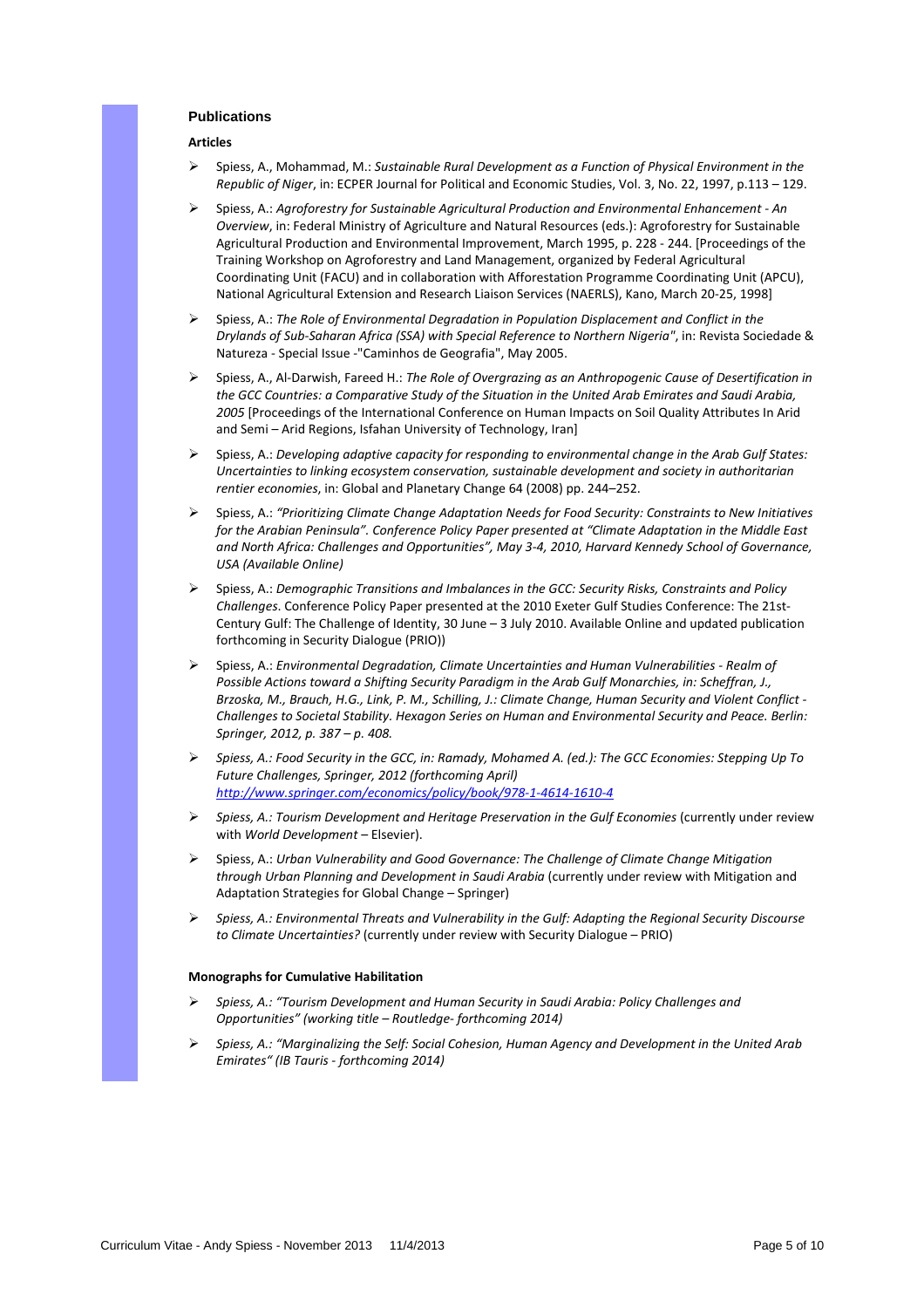*Spiess, A.: Food Security in the GCC - Competing Ideologies of Sovereignty, Dependency and Sustainability (working title - Springer – forthcoming 2015)* 

### **Edited Volumes**

- *Spiess, A., Al-Mubarak, F., Weber, A., (eds): Sustainable Tourism Development in the Gulf: Reconciling Economic Growth, Conservation and Sustainable Development, New York: Springer, 2013 http://www.springer.com/economics/international+economics/book/978-1-4614-7452-4*
- *Spiess, A., Weber, A. (eds.): "Youth Unemployment, Tertiary Education and Labor Market Needs in the Gulf Cooperation Council (GCC) Member States: Bridging the Gap" (Routledge - forthcoming 2014)*

# **Papers Presented at International Conferences**

- *"The Role of Overgrazing as an Anthropogenic Cause of Desertification in the GCC Countries: a Comparative Study of the Situation in the United Arab Emirates and Saudi Arabia",* presented at the International Conference on Human Impacts on Soil Quality Attributes In Arid and Semi – Arid Regions, Isfahan University of Technology, Sept. 12-16, 2005, Isfahan, Iran
- *"The Interplay between Local Socioeconomic and Biophysical Processes Affecting Desertification in Nigeria with Rent Dissipation as well as Irresponsible Foreign Aid Policy"* (poster) presented at The Future of Drylands: International Scientific Conference on Desertification and Drylands Research, 19-21 June 2006, Tunis, Tunisia
- *"Ecology, Culture, and Natures' Distressed Equilibrium Desertification in the Gulf Cooperation Council (GCC) States of the Arabian Peninsula*" presented at the 18th World Congress of Soil Science, in Philadelphia, Pennsylvania, USA, July 9-15, 2006
- *"Civil Society and Democratic Values in the GCC: A Synthesis of Political Culture, Socioeconomic Development and International Policy with the Challenge of Promoting Democracy"* presented at the NFU Conference 2006 on "Ethics, Human Rights and Development", Oslo, Norway, September 13-15, 2006
- *"Traditional Knowledge, Policy Implications and Global Modernity in Marginal Drylands An Analysis of Pastoralist Systems in Chad and Ethiopia",* presented at the "Tropentag 2006 - International Research on Food Security, Natural Resource Management and Rural Development: Prosperity and Poverty in a Globalized World – Challenges for Agricultural Research", in Bonn, Germany, October 11 - 13, 2006
- *"Water Policies in the Member States of the Gulf Cooperation Council (GCC): Perspectives on Effectiveness and Political Responses in Light of the Human Dimensions Discourse from Kuwait and Bahrain*"; presented at Conference on the Human Dimensions of Global Environmental Change - Resource Policies: Effectiveness, Efficiency, and Equity'", Berlin, Germany, November 17-18, 2006
- *"Climate Change and Human Security in the GCC: Implications for Vulnerability, Adaptation and Sustainable Development of the Affected Populace to Hydrological Changes in Saudi Arabia*", presented at International Symposium on Drylands Ecology and Human Security (ISDEHS 2006) - "Regional Perspectives, Policy Responses and Sustainable Development in the Arab Region - Challenges and Opportunities", December, 4-7, 2006, Dubai, United Arab Emirates
- *"Ecosystem Management and the State of Biodiversity of the Arabian Peninsula Synthesis and Constraints of Long-term Protection by Using an Integrated Model of Political and Ecological Processes in Yemen and Saudi Arabia",* presented at the Third Saudi Science Conference: New Horizons in Science and their Applications, King Saud University, Riyadh, Saudi Arabia, March, 10-13, 2007
- *"Environmental Ethics, Development and Ecosystem Services Management in the GCC Perspectives on Long-term Biodiversity Protection by Using an Integrated Approach of Political and Ecological Processes in Saudi Arabia and the UAE",* presented at the International Conference on Desertification Control in the Arid Region, Kuwait Institute for Scientific Research (KISR), Kuwait, May 12-14, 2007
- *"Developing Adaptive Capacity for Responding to Desertification and Climate Change in the GCC: Uncertainties and Constraints to Linking Ecosystem Conservation, Sustainable Development and Society in Authoritarian Rentier Economies",* presented at the "Climate Change and Desertification - Monitoring,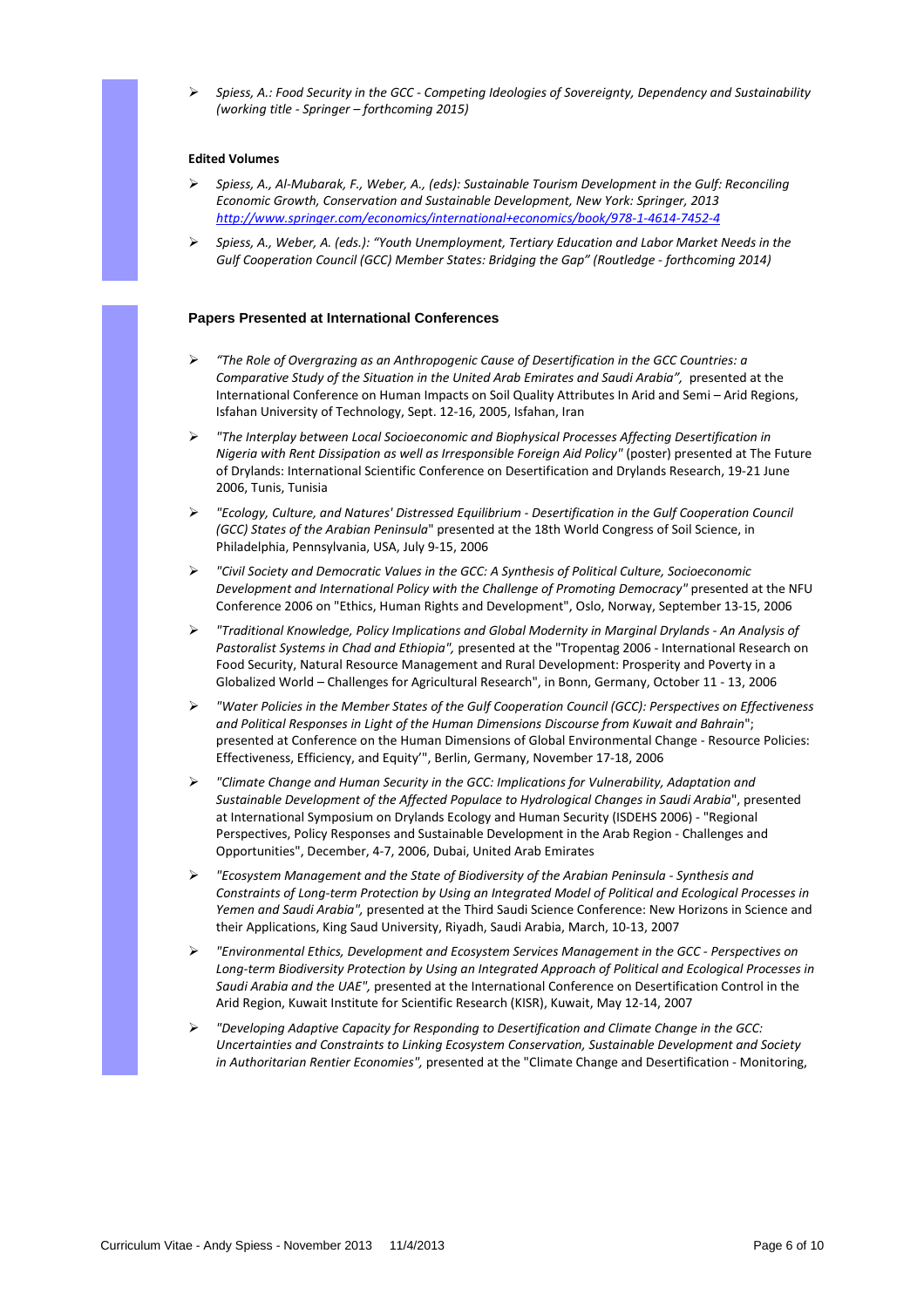Modeling and Forecasting - Wengen Workshop on Global Change Research - Edition 2007", Wengen, Switzerland, September 10-13, 2007

- *"The Responsibility to Protect The Emerging Challenge of Iraq and Afghanistan",* Norwegian Association for Development Research (NFU) Annual Conference: Making Institutions Work for the Poor?, Bergen, Norway, November 5-7, 2007
- *"Future Implications of the Climate-Security Nexus: Declining Ecosystem Services as a Driver of Social Destabilization and Threat to Human Security in Selected Arab Gulf States"* presented at the Ninth International Conference on Development of Drylands – Sustainable Development in Drylands: Meeting the Challenge of Global Climate Change, 7-10 November 2008, Alexandria, Egypt
- *"Rangeland Degradation in Saudi Arabia Is there any successful approach towards solving this problem*?", (co-authored by Prof. Dr. Hans-Jörg Barth, University of Heidelberg), presented at the 3rd International Conference on Water Resources and Arid Environments 2008 and the First Arab Water Forum, from 16 to 19 November 2008 in Riyadh, Saudi Arabia
- *"Developing Adaptive Capacity for Responding to Climate Change in Saudi Arabia: Uncertainties and Constraints to Linking Water Policies, Sustainable Development and Human Security " (co-authored by Prof. Dr. Hans-Jörg Barth, University of Heidelberg),* presented at the 3rd International Conference on Water Resources and Arid Environments 2008 and the First Arab Water Forum, from 16 to 19 November 2008 in Riyadh, Saudi Arabia
- *"Objectives of NDRD and Possibilities of Research Collaboration in the Gulf (MENA) Region" (Original Title in German: "Zielstellungen des NDRD und Möglichkeiten für eine Kooperation in den Golf- und MENA-Staaten")* presented at the Hydronet MV conference: Cross-border collaboration in the field of water technology between Germany and countries from the Middle East and North Africa, Stiftung Alfried Krupp Kolleg Greifswald, University of Greifswald, 12- 13 May 2009
- *"A Multi-disciplinary Approach to Vulnerability Assessment and Water Governance in the Gulf Cooperation Council (GCC) Member States"* presented at "New Thinking on Water Governance" Lee Kuan Yew School of Public Policy, National University of Singapore, Singapore, 1- 3 July, 2009
- *"Environmental Degradation, Climate Uncertainties and Human Vulnerabilities: Realm of Possible Actions toward a Shifting Security Paradigm in the Arab Gulf Monarchies"* presented at the Climate Change, Social Stress and Violent Conflict State of the Art and Research Needs", KlimaCampus at Hamburg University, November 19-20, 2009, Hamburg, Germany
- *"Earth System Governance Challenges: Local Conceptualization of Water Governance and Realm of Possible Actions in Saudi Arabia"* presented at 'Earth System Governance: People, Places, and the Planet' 2009 Amsterdam Conference on the Human Dimensions of Global Environmental Change Amsterdam, 2- 4 December 2009
- *"Water Security and Climate Change in the GCC"* presented at "Climate Adaptation in the Middle East and North Africa: Challenges and Opportunities", May 3-4, 2010, Harvard Kennedy School of Government, Harvard University, USA
- *"Developing an Agenda for a Paradigm Shift in Security Studies in the Gulf"* presented at the 2010 Exeter Gulf Studies Conference: The 21st Century Gulf – The Challenge of Identity, 30 June-3 July 2010, Institute of Arab & Islamic Studies, Exeter University, UK
- *"Demographic Transitions and Imbalances in the GCC: Security Risks, Constraints and Policy Challenges"* (co-authored with Prof. Dr. Baqer S. Al-Najjar, University of Bahrain, Department of Social Studies, Faculty of Arts, Manama, Bahrain) presented at the Gulf Research Meeting 2010, Cambridge University, July 7 - 10, 2010, UK
- *"Higher Education and Labor Market Needs in Saudi Arabia: Bridging the Gap",* presented at the Gulf Research Meeting 2011, Cambridge University, July 7 - 10, 2011, UK
- *"Neglected Opportunities in Public Diplomacy in a Changing World: Perception, Positioning and Promotion of the Kingdom of Saudi Arabia*" (co-authored with Prof. Dr. Gawdat Bahgat, Near East Center for Strategic Studies), presented at the National Defense University, Washington DC, USA and at the First Scientific Conference of Faculty of Economics and Administration, King Abdulaziz University,7-9 May, 2012, Jeddah, Saudi Arabia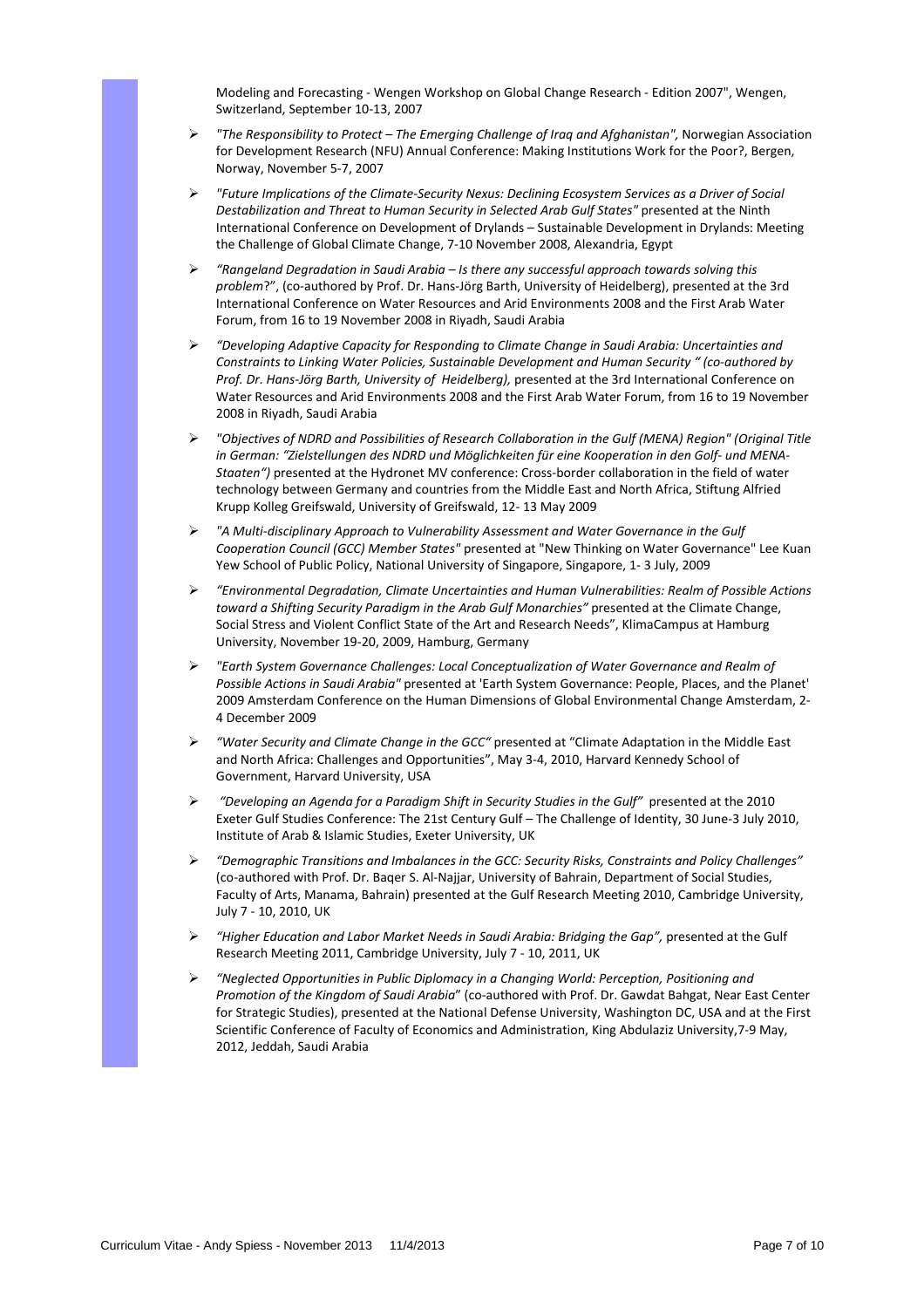- *'Sustainability, Voluntary Agreements, Regulatory Policies and International Trade: Hurdles or Opportunities for Saudi Arabia*?', presented at the First Scientific Conference of Faculty of Economics and Administration, King Abdulaziz University,7-9 May, 2012, Jeddah, Saudi Arabia
- *"Employment Opportunities and Nationalization Policies in the Tourism Sector of the Gulf Economies*", to be presented at the Gulf Research Meeting 2012, Cambridge University, July 11 - 14, 2011, UK
- *"Hidden Treasures: The Potential of Geotourism in Saudi Arabia",* presented at the 2012 Exeter Gulf Studies Conference - An interdisciplinary conference on the Gulf region (Arabia, Iran, Iraq), past and present, University of Exeter, 16–20 July 2012, UK
- *"Tourism Development in the GCC: A Special Focus on MICE",* Keynote Lecture at the MICE Arabia Congress, 27th – 28th of February, 2013, Doha, Qatar
- *"The Political Challenge of Food Security in Saudi Arabia Competing Ideologies of Sovereignty, Dependency and Sustainability", presented at the Chatham House Roundtable 'Global Food Insecurity and Implications for Saudi Arabia', April 29, 2013, Chatham House, London, UK.*

# **Conferences without Presentations**

- *DesertNet Scientific Conference and Plenary Meeting Gustav-Stresemann-Institut, 2-4 December 2004, Bonn, Germany*
- *Eschborn Dialogue 2006 [Eschborner Fachtage 2006], Eschborn, Germany Knowledge Powers Development Sharing experience, shaping the future Workshops: "First-hand knowledge — mobilizing local knowledge for global development" and "If we knew what we know science, cooperation and knowledge networks for practice"*
- *The Great Transformation Climate Change as Cultural Change, 8 10 June 2009, Essen, Germany organized by the Institute for Advanced Study in the Humanities in Essen (KWI), Stiftung Mercator in cooperation with the Potsdam Institute for Climate Impact Research (PIK) and Wuppertal Institute for Climate, Environment and Energy*
- *RED SEA V Navigated Spaces, Connected Places The fifth international conference on the peoples of the Red Sea region, 16 - 19 September 2010, University of Exeter, UK, The MARES Project, Institute of Arab and Islamic Studies (IAIS)*
- *The Economic Transformation of the Gulf 2011 Kuwait Program on Development, Governance and Globalization in the Gulf States, Biennial Conference, 29-30 March 2011, Kuwait, organized by the Kuwait Foundation for the Advancement of Sciences and the London School of Economics*
- *"Natural Hazards and Disaster Risks in the Middle East Region" (symposium is a part of the ICSU project "Extreme Natural Events and Societal Implications") at the conference "GeoInformation for Disaster Management", 3-8 May 2011, Antalya, Turkey.*
- *18th International DAVO Congress (DAVO-Kongress zur gegenwartsbezogenen Forschung im Vorderen Orient) Freie Universität Berlin, 6–8 October 2011, Berlin, Germany*
- *"Roads to Saudi Arabia Heritage Management as challenge for the society: Research, protection, presentation", 12-13, March 2012, Berlin, Germany*
- *"Actions for Climate-Induced Migration", University of Hamburg, 16 18 July 2013, Hamburg, Germany*



# **Government Policy Advice**

- *Recommendation and Action Plan on Desertification Control for the Government of Kuwait*
- *Recommendation for the National Action Plan on Desertification for the Government of Nigeria*
- *Recommendations on Biodiversity and Climate Change for the Government of Kuwait*
- *Policy Advice in respect to GCC power dynamics (especially Saudi Arabia) for the US government*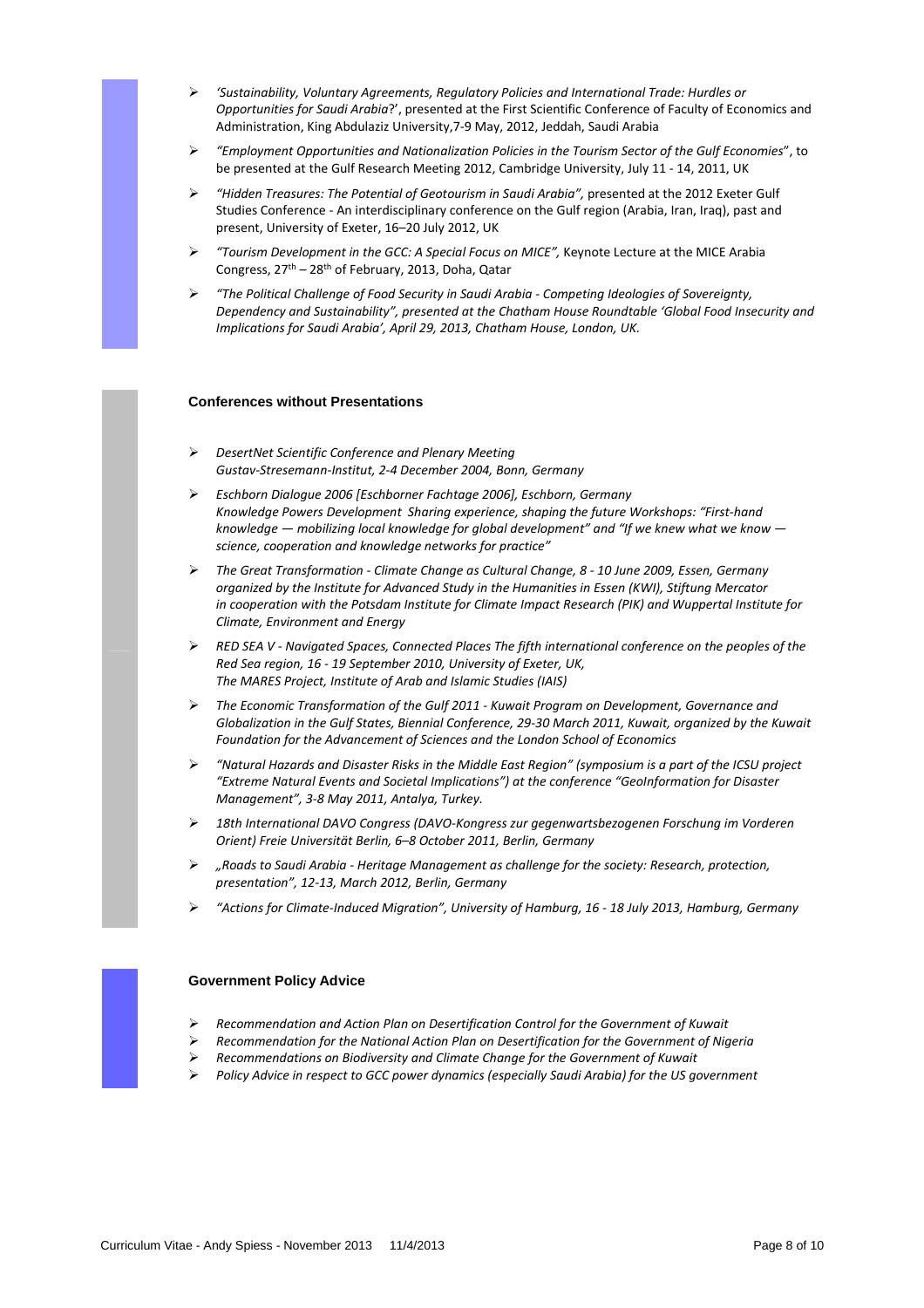#### **Voluntary Academic Service – Reviewer in International Journals**

- *Reviewer: Tourism and Hospitality: Planning & Development Journal (Taylor & Francis Group)*
- *Reviewer: Land Degradation & Development (John Wiley & Sons)*
- *Reviewer: Water Resources Management (Springer)*

### **Voluntary Academic Service**

- *Board Member Commission on Land Degradation / International Union of Soil Sciences*
- *Organization and Session Convenor of "Islam, Democracy and Development: Challenges for the Arab World" for the Norwegian Association for Development Research (NFU) Annual Conference on "Ethics, Human Rights and Development", 13-15 September 2006 in Oslo, Norway*
- *Webdesign & Editor of the Wengen Global Change Research Blog*
- *Co Chair of Session: Enhancing livelihood of desert communities, socioeconomic studies and cross-cutting issues at the Ninth International Conference on Development of Drylands – Sustainable Development in Drylands: Meeting the Challenge of Global Climate Change, 7-10 November 2008, Alexandria, Egypt*
- *Rapporteur for the session on "Environment and Climate" at the 3rd International Conference on Water Resources and Arid Environments 2008 and the First Arab Water Forum, from 16 to 19 November 2008 in Riyadh, Saudi Arabia*
- *Organization and Chair of the Working Group Middle East for the Research Group Climate Change and Security; KlimaCampus, Hamburg University, Center for Marine and Atmospheric Sciences (ZMAW)*
- *External Reviewer of the proposal for establishing a Department of Political Science & International Relations in the College of Arts & Social Sciences, Sultan Qaboos University, Oman*
- *Workshop Director: "Gulf Youth Employment: Private and Public sector initiatives and the realities" 3rd Gulf Research Meeting, Cambridge University, July 11 - 14, 2012, UK*
- *Session Convenor & Organizer: Tourism Development in the GCC States: Reconciling Economic Growth, Conservation and Sustainable Development, at the 2012 Exeter Gulf Studies Conference - An interdisciplinary conference on the Gulf region (Arabia, Iran, Iraq), past and present, Center for Gulf Studies, Institute of Arab and Islamic Studies, University of Exeter, 17–20 July 2012, UK*
- *Organization and Chair of the 'Sustainable Tourism Development in the GCC' initiative*
- *Panel Chair of the opening session "Trend Spotting 2013: The inseparable link between events and the tourism industry" and organizer and Chair of "Kingdom of Saudi Arabia Spotlight: MICE Development in a G20 member state" at the MICE Arabia Congress, February 27th-28th 2013, Doha, Qatar*
- *Organization of the First International Symposium on Saudi Arabia's Heritage, forthcoming at the University of York, UK, 2013 (in preparation)*
- *Workshop Director: Employment, Tourism, and the State Center for International and Regional Studies (CIRS) at the Georgetown University School of Foreign Service in Qatar, Doha, December, 2013*

#### **Memberships / Professional Affiliations**

- -APSG – Arabian Plant Specialists Group
- -ATSAF - Arbeitsgemeinschaft Tropische und Subtropische Agrarforschung
- -BRISMES - British Society for Middle Eastern Studies
- -British Foundation for the Study of Arabia
- -COMLAND - Commission on Land Degradation & Desertification
- -CRC - Desert Knowledge (Australia)
- -DESERTNET – German Competence Network to Combat Desertification
- -EADI –European Association of Development Research
- -IDDC - International Dryland Development Commission
- -ISSS - International Soil Science Society
- -NES - Nigerian Environmental Society
- -NFU - Norwegian Association for Development Research